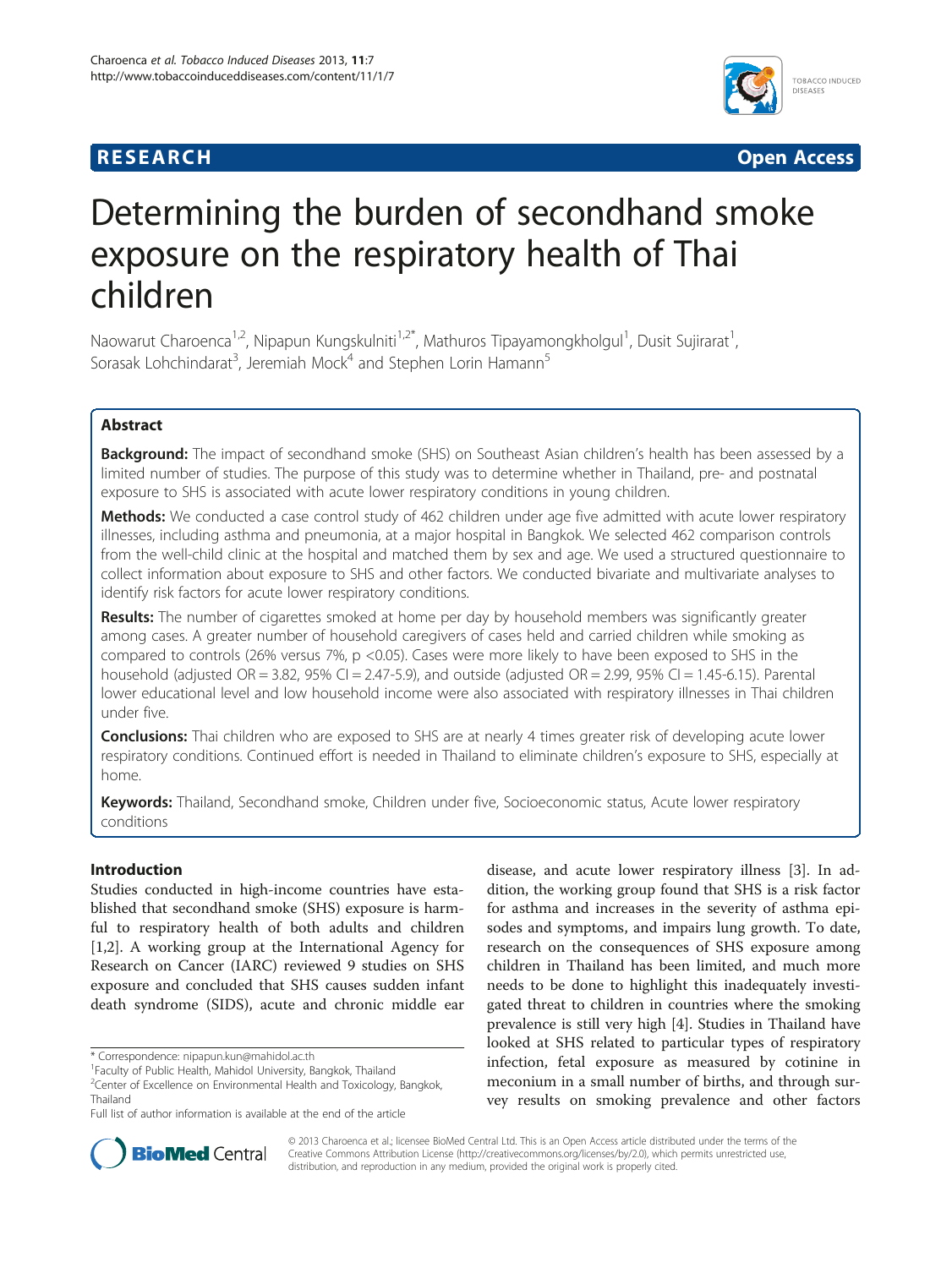related to SHS exposure [\[5](#page-4-0)-[7\]](#page-4-0). Countries with available resources have been able to do larger, more extensive studies of SHS exposure and its association with respiratory and other conditions in children under five years of age [[8,9\]](#page-5-0). Research has established that SHS increases childhood morbidity and mortality from respiratory infections. Yet, understanding that SHS adversely affects children's respiratory health does not provide detail about specific factors that may lead to exposure and result in acute lower respiratory conditions [[10-12\]](#page-5-0).

We conducted this study to determine whether in Thailand pre- and postnatal exposure to SHS is associated with acute lower respiratory conditions in young children. We also wanted to determine whether socioeconomic status might play a role in exposure and respiratory conditions.

## Methods

We used a case–control design with sample selection by outcome to determine whether children with acute respiratory conditions (cases) had a higher probability of having been exposed to SHS than healthy children (controls).

The human subject protection protocol in this study was approved by the Research Ethics Committee of Queen Sirikit National Institute of Child Health. To recruit participants, we contacted the parents or responsible caregivers of the children we wished to include in the study, informed the parents or responsible caregivers about the study, and then we asked them for their voluntary signed informed consent.

For cases, we selected children ages 1–59 months who were admitted as inpatients in the Queen Sirikit National Institute of Child Health hospital in Bangkok who met our inclusion criteria of having a diagnosis of a SHS-sensitive respiratory condition. We included children who were diagnosed by a pediatric respiratory specialist as having an acute lower respiratory tract infection (i.e., acute laryngotracheobronchitis, acute bronchitis, acute bronchiolitis and pneumonia) or being admitted for an acute attack of bronchial asthma. We excluded children with a diagnosis of congenital heart disease, chronic lung disease, tuberculosis, nosocomial pneumonia, aspiration pneumonia, immuno-suppressive therapy, immuno-compromised host, and AIDS. Using this procedure, we obtained 462 cases. We conducted structured interviews with the child's parent or responsible caregiver (e.g., grandparent). For controls, we selected healthy children who were seen at the Institute well-child clinic during the same time period. We matched controls to cases based on age and sex and conducted structured interviews.

#### Statistical analysis

We analyzed differences between the two groups in levels of exposure to SHS using a chi-squared test. To identify potential predictors of children's acute respiratory condition, including exposure to SHS, we conducted multiple logistic regression analysis. In our regression model, we included measures of different types of SHS exposure, and we included measures of sociodemographic status including household income and parental education to control for those differences between the two groups – cases admitted with acute lower respiratory illness and a healthy comparison group.

## Results

To determine the effectiveness of our matching procedure, we conducted an analysis of socio-demographic measures of cases compared to controls. We found that the cases and controls were well matched in terms of age and sex, but that the two groups differed significantly on several other socio-demographic measures (Results and [Discussion](#page-2-0) and Table [1\)](#page-2-0). In both groups, 61% were male and 70% were ages 1–24 months. In both samples, about  $4/5$  had a birth weight ≥2,500 grams, with a somewhat higher proportion of children who had low birth weight among the cases. Significantly more cases had been breastfeed. Somewhat more cases had parents as primary caregivers. Significantly more cases lived in poor or low-income families (66% vs. 41%). Similarly, more cases were raised in households where the father's education level and mother's education level were lower than among the comparison group.

Bivariate analyses showed that during gestation, the two groups of Thai children were exposed in utero to toxins in cigarette smoke (Table [2](#page-2-0)). As indicated in Table [2,](#page-2-0) very small proportions of children in both groups were exposed during gestation directly from mother's smoking during pregnancy, and on average those who were exposed during gestation received minimal doses from mother's smoking. By contrast, well over two-thirds of children in both groups were exposed to SHS during gestation through maternal exposure to SHS. Significantly more cases were exposed to SHS in this way.

A significantly greater proportion of cases lived in households with 3–4 smokers in comparison to the control group. The average number of cigarettes smoked in households of cases was 20% greater than in the comparison group's households. A significantly greater proportion of cases were exposed to SHS while being held by primary caregivers who were smoking (26% vs 7%). Children's exposure to smoke produced from cooking fumes was equally high in both groups.

Finally a logistic regression analysis was performed and indicated that low socioeconomic status strongly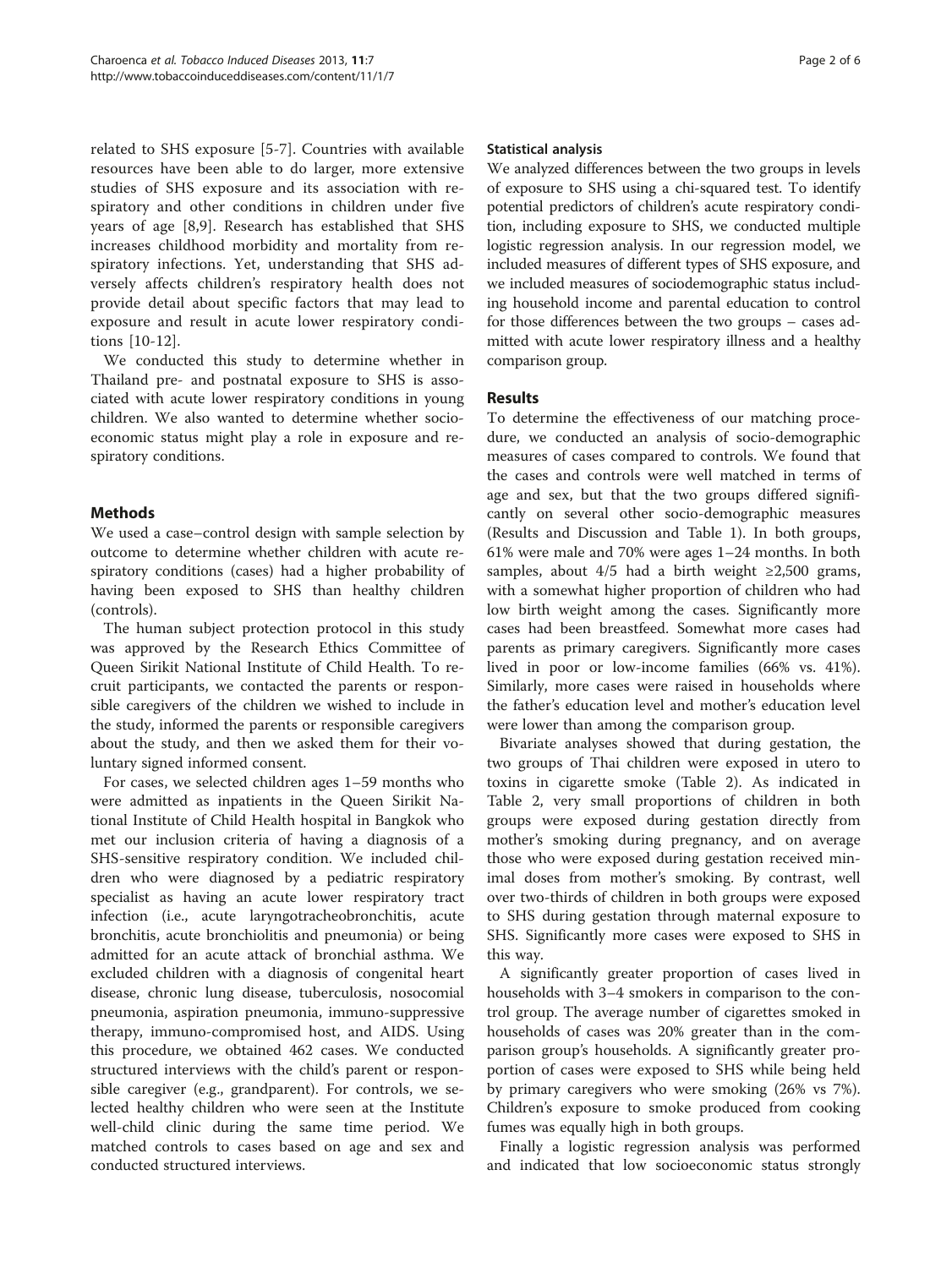|                                  | Cases      | Controls   | P-value* |  |
|----------------------------------|------------|------------|----------|--|
| <b>Characteristics</b>           | n /%       | $n$ /%     |          |  |
| Sex                              |            |            |          |  |
| M                                | 283 / 61.3 | 286 / 61.9 | 0.84     |  |
| F                                | 179 / 38.7 | 176 / 38.1 |          |  |
| Age                              |            |            |          |  |
| 1-12 months                      | 182 / 39.5 | 192 / 41.8 | 0.96     |  |
| 12-24 months                     | 141 / 30.6 | 133 / 29.0 |          |  |
| 25-36 months                     | 69 / 15.0  | 69 / 15.0  |          |  |
| 37-48 months                     | 44 / 9.5   | 41 / 8.9   |          |  |
| 49-59 months                     | 25/5.4     | 24/5.3     |          |  |
| Birth weight                     |            |            |          |  |
| $<$ 2,500 grams                  | 94 / 20.3  | 74 / 16.0  | 0.09     |  |
| $≥2,500$ grams                   | 368 / 79.7 | 388 / 84.0 |          |  |
| <b>Breastfeeding</b>             |            |            |          |  |
| Yes                              | 141 / 30.5 | 109 / 23.6 | 0.01     |  |
| No                               | 312/67.5   | 350 / 75.8 |          |  |
| Uncertain                        | 9/2.0      | 3/0.6      |          |  |
| Primary caregiver                |            |            |          |  |
| Mother                           | 254 / 55.0 | 234 / 50.5 | 0.10     |  |
| Father                           | 16/3.5     | 9/1.9      |          |  |
| Others                           | 192 / 41.5 | 219 / 47.4 |          |  |
| Household monthly income (US \$) |            |            |          |  |
| Min-max                          | 33-5,000   | 56-13,333  |          |  |
| < 150                            | 34/7.4     | 12/2.6     | 0.01     |  |
| 151 - 333                        | 272/59.0   | 174/37.9   |          |  |
| 334 - 666                        | 113/24.5   | 160/34.9   |          |  |
| $\geq 667$                       | 42/9.1     | 113/24.6   |          |  |
| <b>Father's education level</b>  |            |            |          |  |
| Grade 6 or less                  | 189/41.7   | 102/22.7   | 0.03     |  |
| Secondary or vocational school   | 208/45.9   | 219/48.7   |          |  |
| Bachelor's degree and above      | 56/12.4    | 129/28.6   |          |  |
| <b>Mother's education level</b>  |            |            |          |  |
| Grade 6 or less                  | 192/41.8   | 120/26.2   | 0.03     |  |
| Secondary or vocational school   | 207/45.1   | 215/46.8   |          |  |
| Bachelor's degree and above      | 60/13.1    | 124/27.0   |          |  |

<span id="page-2-0"></span>Table 1 Comparison between sociodemographic characteristics of cases and controls

\*Chi-squared test,  $\alpha$  = 0.05.

predicted the likelihood of children being admitted for acute lower respiratory conditions (From Table [3:](#page-3-0) Household income, adjusted OR for monthly < \$50 = 3.99, 95% CI = 1.75-9.10, Father's education, adjusted OR for Grade 6 or less = 2.07, 95% CI = 1.24-3.44). Thai children from very low-income families were four times more likely to be admitted. Additionally, children whose fathers had a grade 6 education or less were twice as likely to be admitted.

#### Table 2 Comparison of smoking and SHS exposure variables between cases and controls

|                                                                           | Cases            | Controls      |         |
|---------------------------------------------------------------------------|------------------|---------------|---------|
| Measures                                                                  | $n$ /%           | $n$ /%        | P-value |
| Mother smoked during pregnancy*                                           |                  |               |         |
| Yes                                                                       | 24/5.2           | 17/3.7        | 0.263   |
| No                                                                        | 438 / 94.8       | 445/96.3      |         |
| Average number of cigarettes mother smoked per day during<br>pregnancy ** |                  |               |         |
| Range 0–20 per day, mean $\pm$ SD                                         | $0.25 \pm 1.46$  | $0.17 + 1.26$ | 0.40    |
| Child's exposure to SHS during pregnancy*                                 |                  |               |         |
| Yes                                                                       | 147 / 31.8       | 95/20.6       | 0.01    |
| No                                                                        | 315/68.2         | 367 / 79.4    |         |
| Number of smokers in household*                                           |                  |               |         |
| 1-2 persons                                                               | 271 / 93.1       | 236 / 97.1    | 0.036   |
| 3-4 persons                                                               | 20/6.9           | 6/2.5         |         |
| 4-5 persons                                                               | 0/0              | 1/0.4         |         |
| Total number of cigarettes smoked in household per day *                  |                  |               |         |
| Range 1–40 per day, mean $\pm$ SD                                         | $12.08 \pm 7.71$ | $9.95 + 6.90$ | < 0.001 |
| Child's exposure to cigarette smoke while being held by a<br>caregiver*   |                  |               |         |
| Yes                                                                       | 121/26.2         | 31/6.7        | 0.01    |
| No                                                                        | 341/73.8         | 431/93.3      |         |
| Child's exposure to smoke produced from cooking*                          |                  |               |         |
| Yes                                                                       | 134 / 45.3       | 131 / 44.3    | 0.9     |
| No                                                                        | 162 / 54.7       | 165/55.7      |         |
| *Chi-squared test                                                         |                  |               |         |
| ** Student's t-test                                                       |                  |               |         |
|                                                                           |                  |               |         |

## **Discussion**

The main finding in this study is that young Thai children are four times more likely to suffer a heavy burden of acute respiratory conditions such as acute bronchitis, pneumonia and bronchial asthma when they are raised in homes where 3 or 4 adults are smoking indoors and where family members are carrying children around while they are smoking.

After controlling for income, parent's educational level, and SHS exposure during pregnancy, the multivariate analysis showed that Thai children who were exposed to SHS while being held by primary caregivers who were smoking were significantly more likely to be admitted for an acute lower respiratory condition, then controls. Having been held by caregivers who were smoking increased their likelihood of being admitted for an acute lower respiratory condition four-fold.

The multivariate analysis also showed that being exposed to SHS outside their homes was also a significant predictor of respiratory status. However, the proportions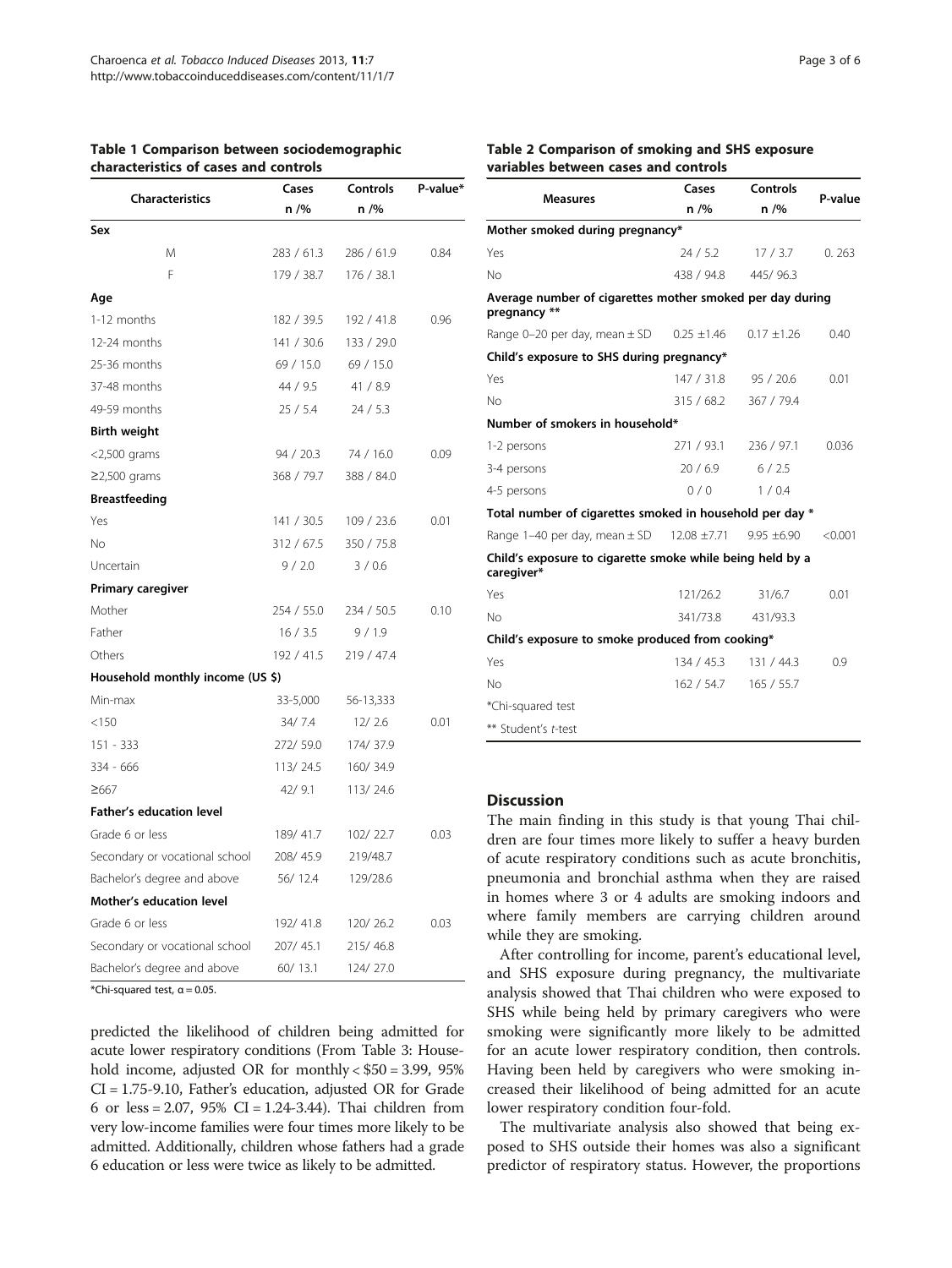| <b>Factors</b>                                            | Cases    | Controls | Crude OR         | <b>Adjusted OR</b> | P- value* |
|-----------------------------------------------------------|----------|----------|------------------|--------------------|-----------|
|                                                           | n /%     | n /%     | (95% CI)         | (95% CI)           |           |
| Household monthly income (US \$)                          |          |          |                  |                    |           |
| < 150                                                     | 34/7.4   | 12/2.6   | 7.62             | 3.99               | < 0.05    |
|                                                           |          |          | $(3.41 - 17.30)$ | $(1.75 - 9.10)$    |           |
| 151 - 333                                                 | 272/59.0 | 174/37.9 | 4.21             | 2.72               | < 0.05    |
|                                                           |          |          | $(2.76 - 6.42)$  | $(1.70 - 4.36)$    |           |
| 334 - 666                                                 | 113/24.5 | 160/34.9 | 1.90             | 1.43               | >0.05     |
|                                                           |          |          | $(1.21 - 2.98)$  | $(0.89 - 2.28)$    |           |
| ≥667                                                      | 42/ 9.1  | 113/24.6 | $\mathbf{1}$     | $\mathbf{1}$       |           |
| <b>Father's education level</b>                           |          |          |                  |                    |           |
| Grade 6 or less                                           | 189/41.7 | 102/22.7 | 4.00             | 2.07               | < 0.05    |
|                                                           |          |          | $(2.66 - 6.02)$  | $(1.24 - 3.44)$    |           |
| Secondary or vocational school                            | 208/45.9 | 219/48.7 | 2.19             | 1.36               | >0.05     |
|                                                           |          |          | $(1.49 - 3.21)$  | $(0.88 - 2.12)$    |           |
| Bachelor's degree and above                               | 56/12.4  | 129/28.6 | $\mathbf{1}$     | $\mathbf{1}$       |           |
| Mother's education level                                  |          |          |                  |                    |           |
| Grade 6 or less                                           | 192/41.8 | 120/26.2 | 3.28             | 1.04               | >0.05     |
|                                                           |          |          | $(2.20 - 4.89)$  | $(0.62 - 1.75)$    |           |
| Secondary or vocational school                            | 207/45.1 | 215/46.8 | 1.99             | 1.05               | >0.05     |
|                                                           |          |          | $(1.36 - 2.91)$  | $(0.68 - 1.63)$    |           |
| Bachelor's degree and above                               | 60/13.1  | 124/27.0 | 1                | $\overline{1}$     |           |
| Child's exposure in utero to SHS during pregnancy         |          |          |                  |                    |           |
| Yes                                                       | 147/31.8 | 95/20.6  | 1.80             | 1.16               | >0.05     |
|                                                           |          |          | $(1.32 - 2.46)$  | $(0.83 - 1.62)$    |           |
| No                                                        | 315/68.2 | 367/79.4 | $\mathbf{1}$     | $\mathbf{1}$       |           |
| Child's exposure to smoke while being held by a caregiver |          |          |                  |                    |           |
| Yes                                                       | 121/26.2 | 31/6.7   | 4.88             | 3.82               | < 0.05    |
|                                                           |          |          | $(3.22 - 7.38)$  | $(2.47 - 5.9)$     |           |
| No                                                        | 341/73.8 | 431/93.3 | $\mathbf{1}$     | $\overline{1}$     |           |
| Child's exposure to SHS outside their home                |          |          |                  |                    |           |
| Yes                                                       | 39/8.4   | 12/2.6   | 3.46             | 2.99               | < 0.05    |
|                                                           |          |          | $(1.79 - 6.69)$  | $(1.45 - 6.15)$    |           |
| No                                                        | 423/91.6 | 450/97.4 | $\mathbf{1}$     | $\mathbf{1}$       |           |

<span id="page-3-0"></span>

| Table 3 Factors associated with the development of respiratory illness as assessed through a logistic regression |  |  |  |
|------------------------------------------------------------------------------------------------------------------|--|--|--|
| analysis                                                                                                         |  |  |  |

\*P-value for adjusted OR, adjusted for household income and parental education.

exposed in both groups were low (8% vs. 2%), suggesting that this mode of SHS exposure was of less importance.

Our analysis also shows that some Thai children who develop respiratory conditions are exposed to toxins in utero. This suggests that young Thai children's exposure to SHS is a continuation of a household pattern of mothers being exposed to SHS during pregnancy. We suspect that for this reason, the multivariate model did not show this variable to be a significant predictor of respiratory status.

In the background of our analysis of the associations between SHS exposure and acute lower respiratory conditions, we found that children admitted are generally from poor or low-income households where money is tight for spending on primary care. Since the parent's education level is also independently associated with respiratory status, we can infer that income and health awareness are both important factors influencing how children are raised, and when they receive care.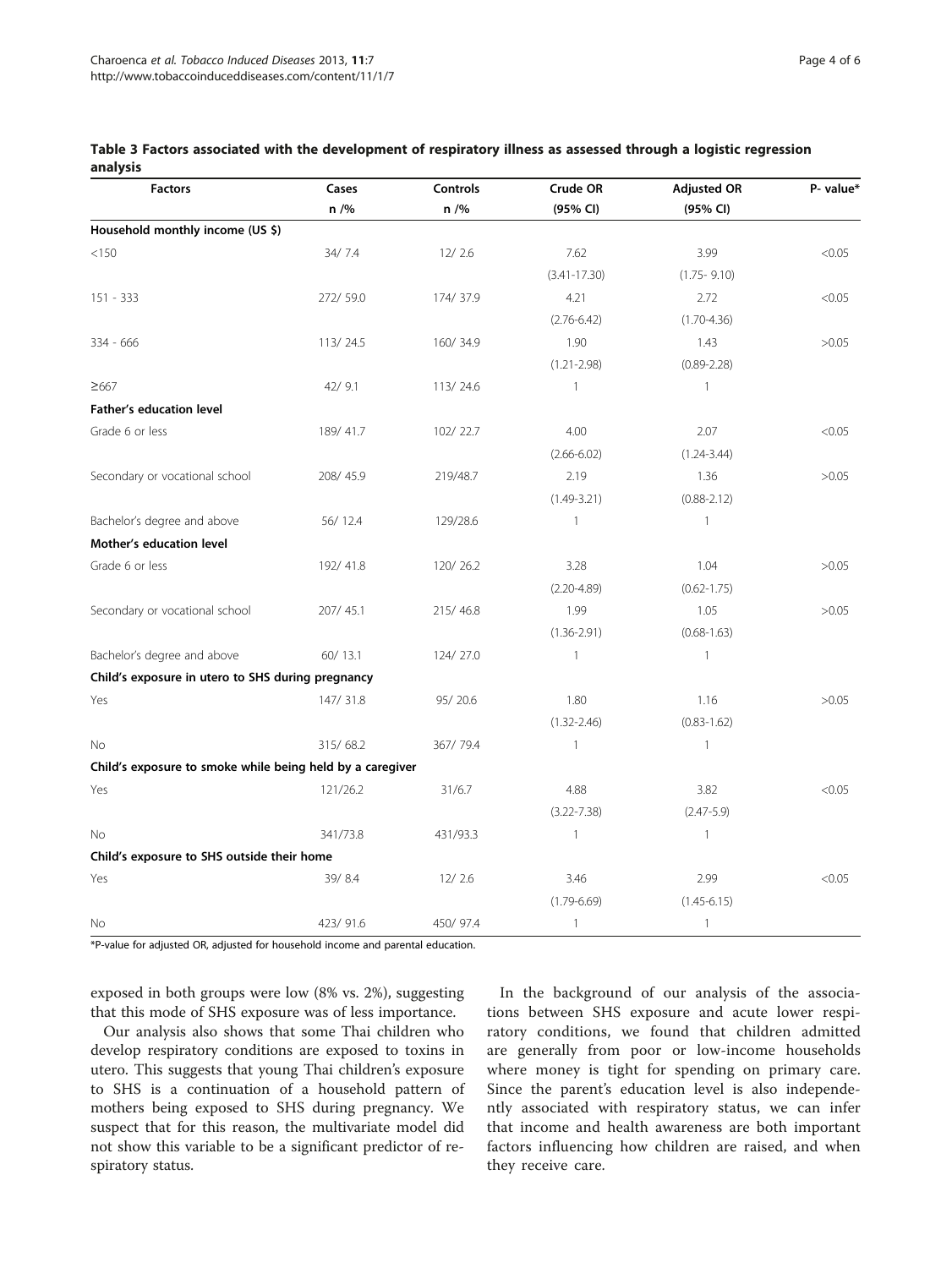<span id="page-4-0"></span>Through selecting our comparison group from a wellchild clinic, we learned that parents who seek preventive primary care services for their under-fives tend to have somewhat higher incomes and be better educated. This suggests that disposable income and health awareness are important determinants of Thai children's health beyond the scope of SHS exposure.

There are some limitations to this study. The samples were generated from one hospital and one well-child clinic in Bangkok. While it might have been preferable to select samples from multiple institutions, the available information indicates that this hospital and clinic are quite typical of such healthcare service providers. The available information also indicates that families who sought care at this hospital and clinic are like families who seek care at similar healthcare service providers throughout Bangkok and Central Thailand. Thus, we believe our findings are generalizable to much of the wider poor and low-income Thai population.

Additionally, the sample size was not as large. Nevertheless, the sample size provided adequate power for conducting robust bivariate and multivariate analyses. To generate an adequate sample size, we had to include children who were admitted with a variety of respiratory conditions rather than a single condition that is sensitive to SHS exposure. The analysis suggests that the fact of having a lower respiratory condition severe enough to require hospitalization was a sufficient criterion for measuring an outcome associated with SHS exposure.

Our original intended matching procedure did not produce samples that were sufficiently comparable to allow us to analyze the data using statistical tests appropriate for a case–control design. We therefore took a more conservative approach to analyzing the data.

We decided to rely on self-reported smoking status and self-reported exposure to SHS without obtaining biochemical verification. Self-reports can be subject to social desirability bias that can produce underestimates of smoking or overestimates of SHS exposure [[13](#page-5-0)]. The data produced in this study may be subject to this bias, however the self-reported data are consistent with findings in other studies on Thai women's smoking and SHS exposure levels [\[14](#page-5-0)]. While biochemical verification might have been useful for verifying parents' current smoking status, this would not have produced reliable estimates of smoking during pregnancy or estimates of long-term exposure to SHS because cotinine has a half-life of about 2 days. For this reason, we felt the potential utility of biochemical verification for our analysis was outweighed by the cost.

## Conclusions

Our results show the need for action to educate parents and engage male smokers with knowledge of the serious harms to children from exposure to tobacco smoke.

Educational measures must be instituted so that all parents and caregivers understand the importance of smoke-free households for respiratory health, and this message should be conveyed along with efforts for smoke-free public places by health professionals and educators.

Individuals and families need to be educated about the dangers of SHS through many channels, including by health care professionals and community institutions that establish smoke-free goals. Community based projects which provide recognition to families who establish and pledge to maintain smoke-free homes have been launched and are ongoing in Thailand and should become more widespread to encourage families to proudly make their homes smoke-free.

#### Competing interests

No competing interests are declared.

#### Authors' contributions

This study was conceptualized, designed, and implemented by NC, NK, SL, JM and SLH. Epidemiological and statistical contributions were made by MT and DS. All researchers contributed to the writing and review of the manuscript. All authors read and approved the final manuscript.

#### Acknowledgement

This research was funded by the Thai Health Promotion Foundation. Additionally, the study was partially supported for publication by the China Medical Board (CMB), Faculty of Public Health, Mahidol University, Bangkok, Thailand. We thank the parents and caregivers of the children. We also thank the hospital and clinic doctors, nurses and staff of the Queen Sirikit National Institute of Child Health.

#### Author details

<sup>1</sup> Faculty of Public Health, Mahidol University, Bangkok, Thailand. <sup>2</sup> Center of Excellence on Environmental Health and Toxicology, Bangkok, Thailand. <sup>3</sup>Queen Sirikit National Institute of Child Health, Bangkok, Thailand. <sup>4</sup>Center for the Study of Communication-Design, Osaka, Japan. <sup>5</sup>Tobacco Control Research and Knowledge Management Center, Bangkok, Thailand.

#### Received: 16 November 2012 Accepted: 12 March 2013 Published: 18 March 2013

#### References

- 1. Hirayama T: Non-smoking wives of heavy smokers have a higher risk of lung cancer: a study from Japan. Br Med J 1981, 282(6259):183–185.
- 2. Cook DG, Strachan DP: Health effects of passive smoking-10: summary of effects of parental smoking on the respiratory health of children and implications for research. Thorax 1999, 54(4):357–366.
- 3. International Agency for Research on Cancer: IARC Handbooks of Cancer Prevention, Tobacco Control, Vol 13: Evaluating the effectiveness of smoke-free policies. Lyon, France: International Agency for Research on Cancer; 2009.
- 4. Singh RJ, Lal PG: Second-hand smoke: a neglected public health challenge. Indian J Publ Health 2011, 55(3):192–198.
- 5. Sritippayawan S, Prapphal N, Wong P, Tosukhowong P, Samransamruajkit R, Deerojanawong J: Environmental tobacco smoke exposure and respiratory syncytial virus infection in young children hospitalized with acute lower respiratory tract infection. J Med Assoc Thai 2006, 89(12):2097–2103.
- 6. Ostrea EM Jr, Villanueva-Uy E, Ngerncham S, Punnakanta L, Batilando MJ, Agarwal P, Pensler E, Corrion M, Ramos EF, Romero J, Thomas RL: An epidemiologic study comparing fetal exposure to tobacco smoke in three Southeast Asian countries. Int J Occup Environ Health 2008, 14(4):257–262.
- 7. Anuntaseree W, Mo-Suwan L, Ma-A-Lee A, Choprapawon C: Prevalence and associated factors of passive smoking in Thai infants. Prev Med 2008, 47(4):443–446.